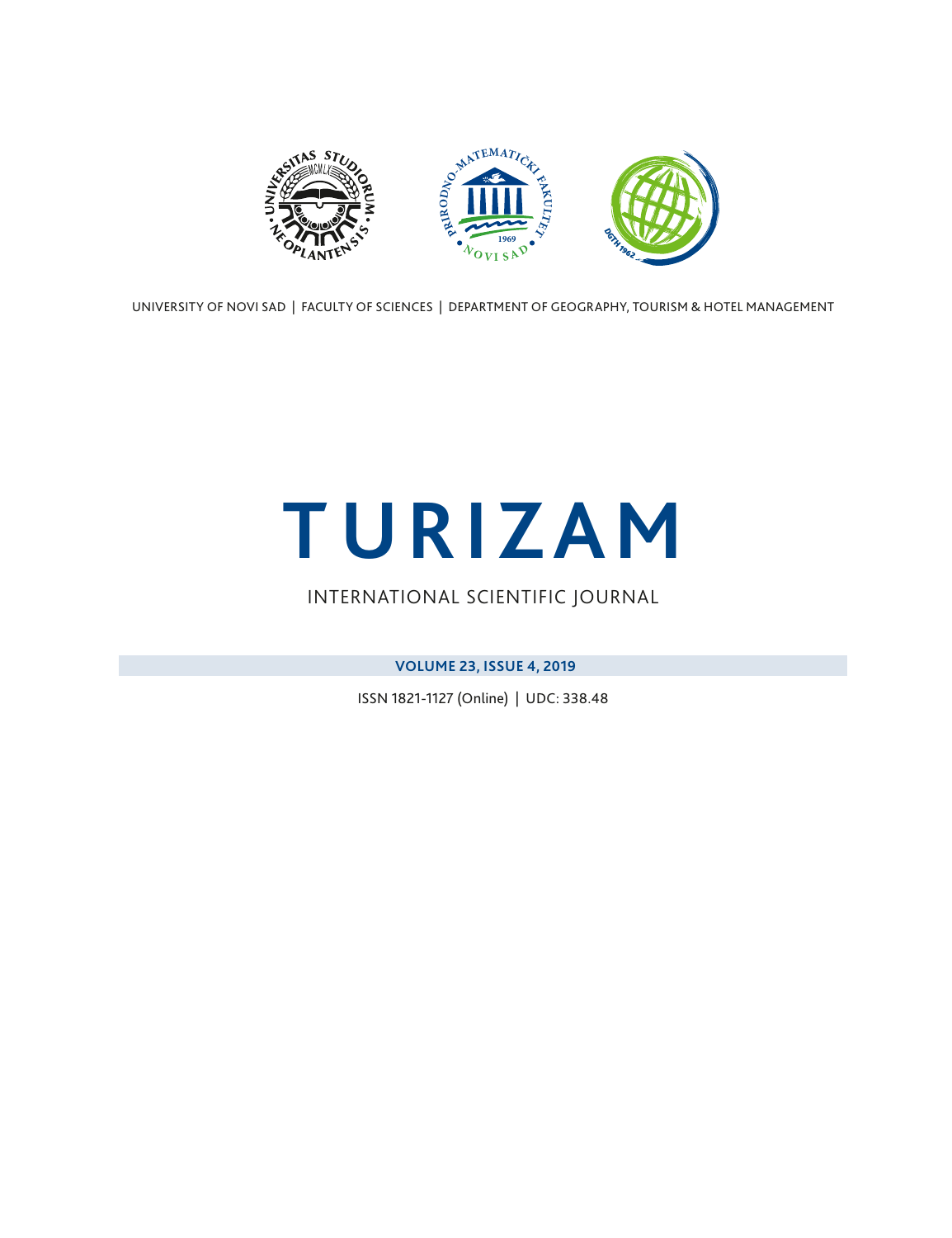#### **EDITOR IN CHIEF**

Tatjana Pivac, PhD, associate professor

#### **TECHNICAL EDITORS**

Ivana Blešić, PhD, associate professor

Bojana Kalenjuk, PhD, assistant professor Miroslav Vujičić, PhD assistant professor

Milosava Matejević, PhD assistant professor

#### **EDITORIAL OFFICE**

Faculty of Sciences, Department of Geography, Tourism and Hotel Management

Trg Dositeja Obradovića 3, 21000 Novi Sad, Serbia, tel. +381 21 450-105; fax +381 21 459-696

turizam@dgt.uns.ac.rs, http://www.dgt.uns.ac.rs/turizam/ engindex.htm

#### **LIST OF EDITORS**

Andriela Vitić-Ćetković University of Montenegro, Faculty of Tourism and Hotel Management, Kotor, Montenegro

Jasmina Gržinić Juraj Dobrila University of Pula, Department of Economics and Tourism "Dr. Mijo Mirković", Pula, Croatia

Damir Demonja Institute for Development and International Relations, IRMO Department for International Economic and Political Relations Zagreb, Croatia

Klodiana Gorica University of Tirana Faculty of Economy Tirana, Albania

Muzaffer Uysal Virginia Polytechnic Institute and State University, Pamplin College of Business, Department of Hospitality and Tourism Management, Blacksburg, Virginia, USA

Olga Hadžić Faculty of Science, Novi Sad, Serbia

Konstantinos Andriotis Cyprus University of Technology, Department of Hotel and Tourism Management, Faculty of Management and Economics

Larry Dwyer School of Marketing, Australian School of Business, University of New South Wales, Australia

Lukrecija Đeri Faculty of Sciences, Department of Geography, Tourism and Hotel Management Novi Sad, Serbia

Moira Kostić Bobanović Juraj Dobrila University of Pula Faculty of Economics and Tourism "Dr. Mijo Mirković" Pula, Croatia

#### Ali Bakir

Buckinghamshire New University Buckinghamshire, England

#### Eugenia Wickens

Buckinghamshire New University Buckinghamshire, England

Zoran Ivanović University of Rijeka, Faculty of Tourism an Hotel Management, Opatija, Croatia

Dragica Tomka Faculty of Sport and Tourism Tims Novi Sad, Serbia

Elena Matei Bucharest University Faculty of Geography Human and Economic Geography Dept.

Snežana Štetić, College of Tourism, Belgrade, Serbia

Dobrica Jovičić University of Belgrade, Geographical Faculty, Belgrade, Serbia

Miljenko Brekalo The Institute of Social Sciences Ivo Pilar Regional Center, Osijek, Croatia

Evangelos Christou University of the Aegean, Department of Business Administration, Chios, Greece

Jung Sungchae Department of Tourism Management, Honam University, Korea

Srećko Favro Department of National Economy University of Split, Faculty of Economics, Split, Croatia

Tea Golja Juraj Dobrila University of Pula Faculty of Economics and Tourism "Dr. Mijo Mirković" Pula, Croatia

Miha Lesjak

University of Primorska, Faculty of Tourism Studies Portorož – Turistica Portoroz, Slovenia

Tanja Mihalič Faculty of Economics, University of Ljubljana (FELU)

Adrian Nedelcu

Petroleum-Gas University of Ploiesti Faculty of Economic Sciences Ploiesti, Romania

Iva Slivar

Juraj Dobrila University of Pula Faculty of Economics and Tourism "Dr.Mijo Mirković" Pula, Croatia